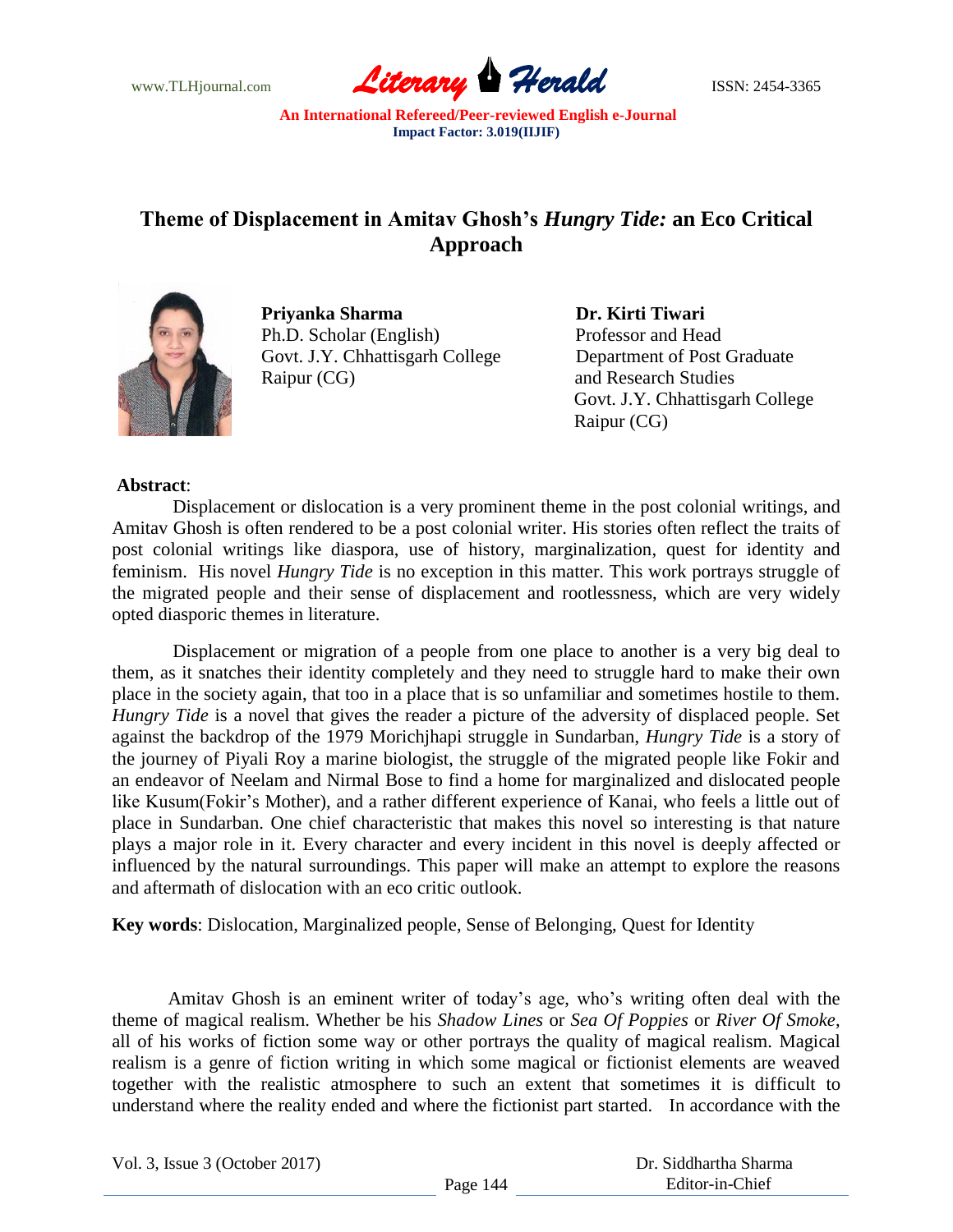

other works of Ghosh, *Hungry Tide* too portrays a story that is a mixture of reality and a fictionary world.

The story starts with the meeting of Kanai Dutt and Piyali Roy in the train to Canning. They both are headed to Sundarban, a Southeastern island in Bengal. Piyali Roy is a marine biologist, who is Indian by birth and American by personality. She has come to Sundarban to study a rare species of Dolphin, which is presumably abundant in the backwaters of Sundarban. And Kanai is a businessman, who is going there to peruse the notebook of his late uncle Nirmal Bose, died some thirty years back. After when they part, the story starts to develop in two parallel plots. One plot portrays how Piyali meets Fokir, an Islander, who is very much familiar with the labyrinth of Sundarban and the species of dolphins that Piyali is looking for. So despite the language barrier between them she chooses to go with him. In the second parallel plot Kanai starts to read the notebook of Nirmal that was attributed to him. Through the notebook of Nirmal the reader is reminded of the migration of people from Bangladesh to Indian Continent in the year1971. These people were given shelter by the Indian Government at Dandakaranya, situated deep in the forests of Madhya Pradesh. But in the search for home they came to Sundarban, a labyrinth of small islands. Sundarban is situated in the Southeastern part of Bengal, which is full of Mangrove trees and jungle. This part is declared as tiger reserved area by Indian government, and this becomes the major obstacle for those migrated people as government is against them for living in an area which is reserved for tigers.

The novel starts to depict the story of Kusum, a childhood friend of Kanai, who somehow reaches to Calcutta and gets married there. But after the death of her husband she comes back to Sundarban with the group of people migrated from Bangladesh. At first this migrated mass was settled in a refugee camp in central India near Madhya Pradesh. But the condition of these refugees there, was not good. In the words of Nilima, "They called it "Resettlement", but people say it was more like a concentration camp, or a prision. They were surrounded by security forces and forbidden to leave. Those who tried to get away were hunted down." (HT 118) In search of their own place they took their way to Sundarban. Kusum joins this group along with his son Fokir and comes to Morichjhapi, a Mangroved covered island in Sundarban.

Sundarban proves to be a hostile place for the migrated people both politically and environmentally. It seems like they had to walk on a sword that was sharp from both sides. First the environment was so much against them, as the place was not in living condition. The place was also called as Tide Country (Bhatir Desh), by the locals as tides and storms were so frequent in that place. No matter how many times they build their living place, they always have to be uncertain about how long that would last. They already were facing these hurdles, and along with that came a political attack that made their lives even more miserable.

The government passed an order to inflict an eviction of the people from that place. Here again the predicament of dislocation comes into light. The government was trying every way to evict the refugees from Morichjhaphi. When Nirmal reached Kusum,s house in Morichjhapi, he was told that " ..In recent weeks, the government had been stepping up the pressure on the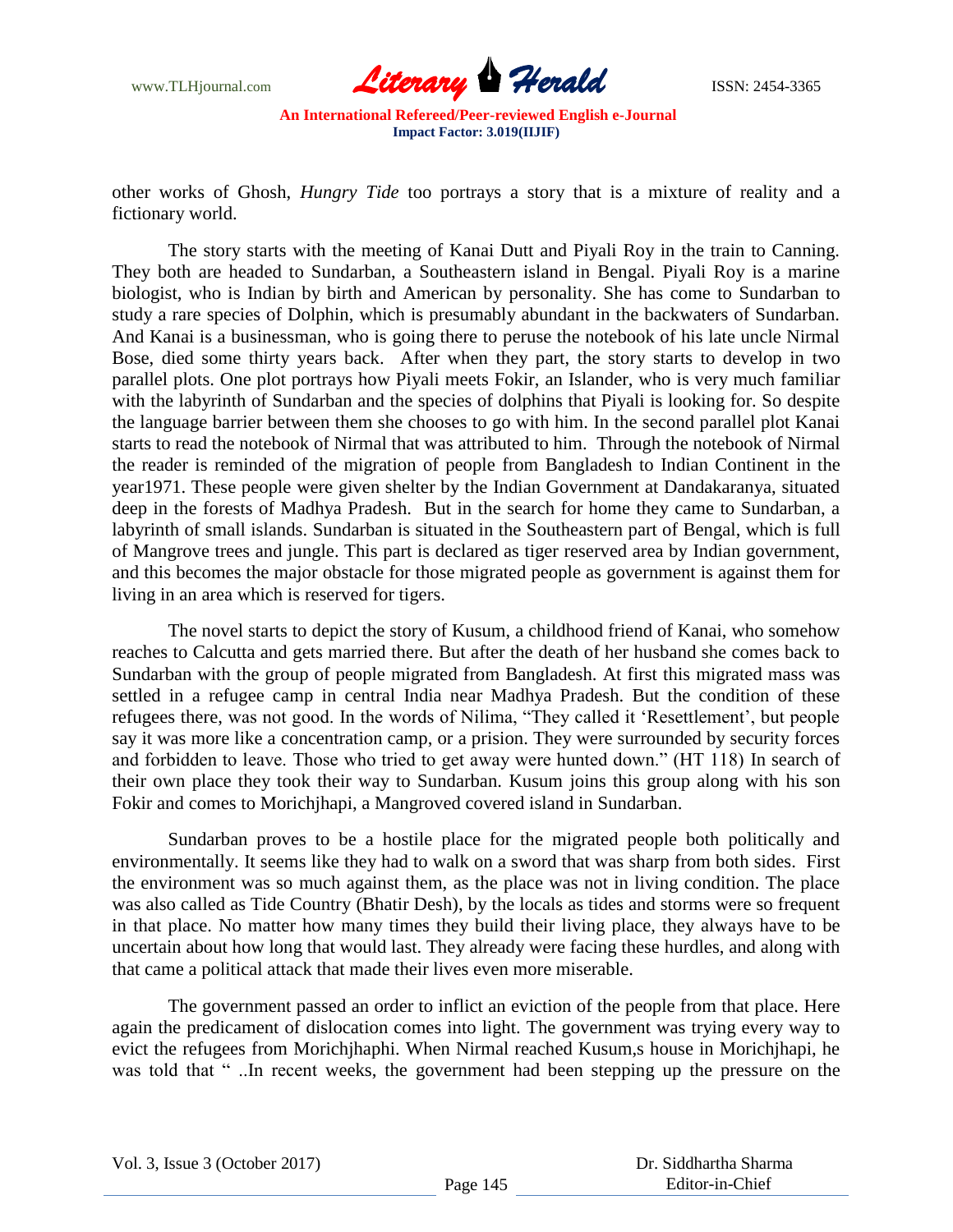

settlers: policemen and officials had visited and offered inducement for them to leave. When these proved ineffective, they had made threats." (HT 223)

It is clear here that these migrated people had to fight a lot and suffer a lot in search of their own identity. And when they chose to fight and stand against the order a massacre took place between the police and refugees. This clash took the life of hundreds of refugees including Kusum. In the parallel running plot, the author portrays the present through Piyali and Fokir. The sense of dislocation is also highlighted through Piyali and Fokir.

Piyali and Fokir are searching for the rare Irrawady dolphins but they both are unacquainted with the language of each other. Though they manage to understand each other through signs, but still it gives the reader a sense of dislocation on the part of Piyali.

Piyali also feels dislocated when it comes to food. At one point in the novel Fokir and Piyali both are in his boat. Fokir serves food to Piyali. Piyali watch Fokir and his son Tutul eat their food but she herself could not eat it, as she never had that kind of food. So she puts out the energy bar from her bag and starts to eat it…"…. When he followed her there, with a plate full of rice and cooked crab, she fended him off with her protein bars and her bottled water, smiling and bobbing her head in apology, to show she meant no offence." (HT 97)

Despite these differences both Piyali and Fokir liked each other a lot. When Kanai sensed it he tried to separate them.

When Piyali decided to go with Fokir to the island of Bon Bibi in search of Irrawady dolphins, Kanai volunteered to go with them to work as an interpreter between Fokir and Piyali. During the journey he somehow offended Fokir and to take a revenge on him Fokir left Kanai alone in the isolated jungle area. That time Kanai got frightened to death. Here again the theme of dislocation is evident and Amitav Gosh has presented it, connecting it with the environment so beautifully.

When challenged by Fokir, Kanai goes with him in the dangerous jungle, but as soon as Fokir left him, he was so scared that he lost his senses. At one hand there was Fokir, who was so much in harmony with the jungle environment that he was not scared a bit. And on the other hand there was Kanai, who lost his senses once left by Fokir, because he was not acquainted with the place. Quote.

The reader can grasp the theme of dislocation in the novel in yet another incident. While looking for the dolphins, Piyali, Fokir and Kanai reached to another village, where a tiger had entered the village premise and the villagers caught him and killed him. Piyali was against the killing that enraged the villagers. Somehow Piyali, Fokir and Kanai escaped the village. Here the theme of dislocation can be placed in two ways. First the novel portrays the condition of the villagers living in Sundarban. It was so very frequent for the tiger to come in the village and kill their children. Government could have helped them, but chose not to. Here the life of the tiger became more important than that of human being.